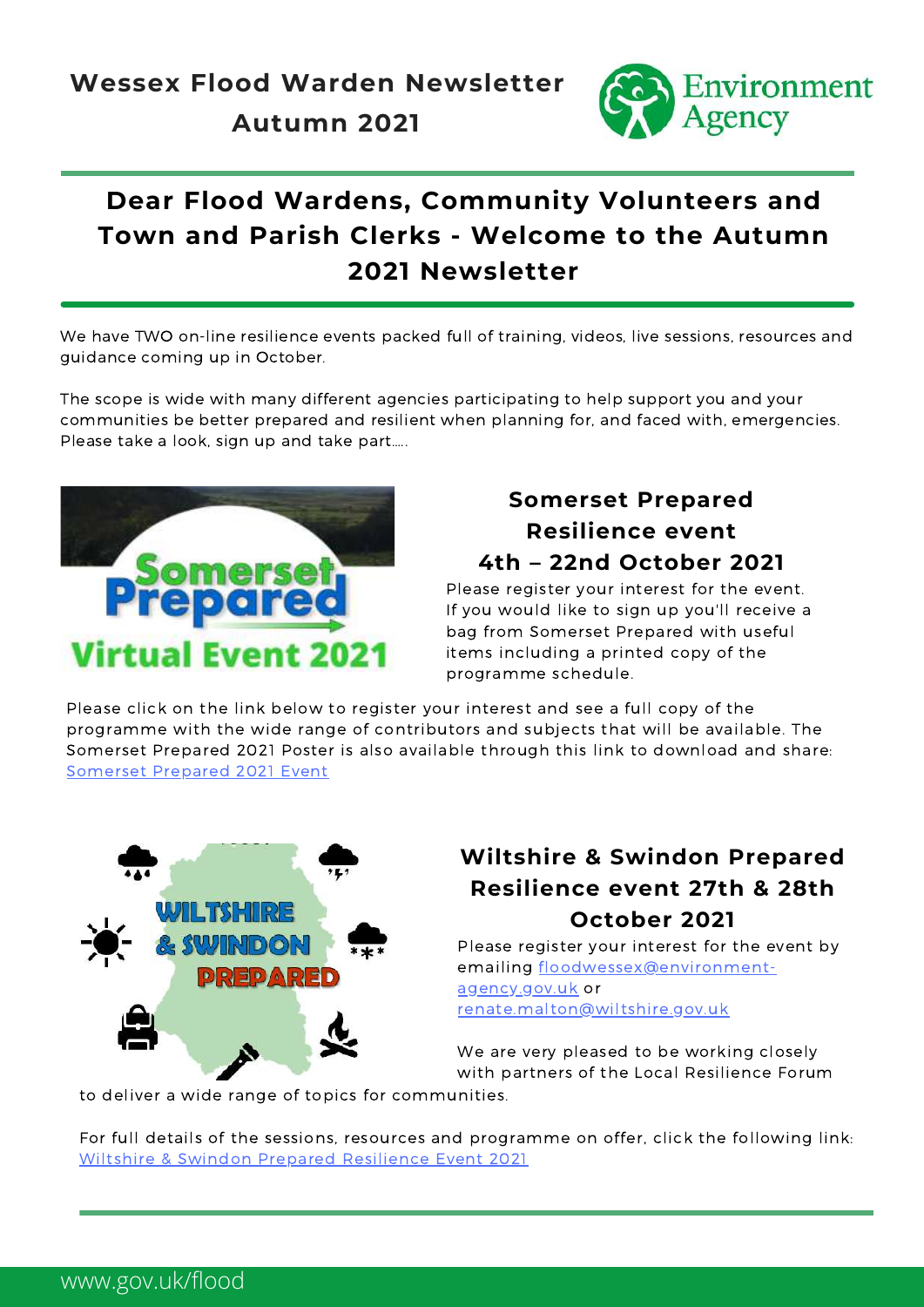

## **A n e w a d d i t i o n t o t h e We s s e x F l o o d R e s i l i e n c e T e a m !**



Hello, I'm Hayley Hills and I have recently joined the Environment Agency's Flood Resilience team as an Engagement Officer. I have been working for the Environment Agency for the past two years as an Engagement Officer for a project creating an intertidal area on the edge of Poole Harbour. Prior to this, my husband and I ran a community café in Poole. In these roles my experience is that communities and people are the heart of places, and when working together can create a better and more resilient place. It has been so lovely to hear more about the roles of Flood Wardens and Community Volunteers and the passion you have for your own communities and the community cohesion you encourage.

As an Engagement Officer I will be working with communities across Wessex to help them prepare for flooding and become more resilient by helping develop individual and community flood plans; supporting and encouraging people within communities to join the flood warden network; and promoting the Flood Warning Service so people and communities are better prepared for flooding. During a flood I support the area incident team in the role of Area Engagement Officer to ensure clear and accurate messaging is conveyed.

I am excited to be starting this role and am looking forward to seeing you over the upcoming prepared events and, in time, meeting you in person to understand how I can support you to support your local communities.

## **K n o w y o u r l o c a l a u t h o r i t y ' s p o l i c y o n s a n d b a g s**



**BANES** - see t[h](https://www.bathnes.gov.uk/services/your-council-and-democracy/emergencies/flooding?dm_t=0,0,0,0,0http://&dm_i=3O4M,17YDI,5KQ4FE,4DNDW,1)eir policy here

Bournemout[h](https://www.bcpcouncil.gov.uk/Roads-and-transport/Maintaining-our-roads/Extreme-weather/Flooding.aspx), Christchurch & Poole - see their policy here **Bristol City Council** - see t[h](https://www.bristol.gov.uk/crime-emergencies/flooding?dm_t=0,0,0,0,0http://&dm_i=3O4M,17YDI,5KQ4FE,4DNDY,1)eir policy here Dorset Council - see t[h](https://www.dorsetcouncil.gov.uk/-/sandbags-and-local-flooding-advice)eir policy here Mendip District Council - see t[h](https://www.mendip.gov.uk/flood?dm_t=0,0,0,0,0http://&dm_i=3O4M,17YDI,5KQ4FE,4DNE0,1)eir policy here **Nort[h](https://www.n-somerset.gov.uk/my-services/nuisances-pollution-environmental-issues/flooding-drainage/preparing-flooding) Somerset Council** - see their policy here Sedgemoor District Council - see t[h](https://somersetnewsroom.com/flooding/sandbags/?dm_i=3O4M,17YDI,5KQ4FE,4EFG9,1)eir policy here Somerset County Council - see t[h](https://www.somerset.gov.uk/?s=sandbags&dm_t=0,0,0,0,0http://&dm_i=3O4M,17YDI,5KQ4FE,4DNE3,1)eir policy here Sout[h](https://www.southglos.gov.uk/health-and-social-care/staying-healthy/health-protection/emergency-planning-and-weather-advice/emergencies/civil-emergencies-emergencies/civil-emergencies-flooding/preparing-for-flooding/?dm_t=0,0,0,0,0http://&dm_i=3O4M,17YDI,5KQ4FE,4DNE4,1) Gloucestershire Council - see their policy here Wilts[h](https://www.wiltshire.gov.uk/civil-emergencies-sandbags)ire County Council - see their policy here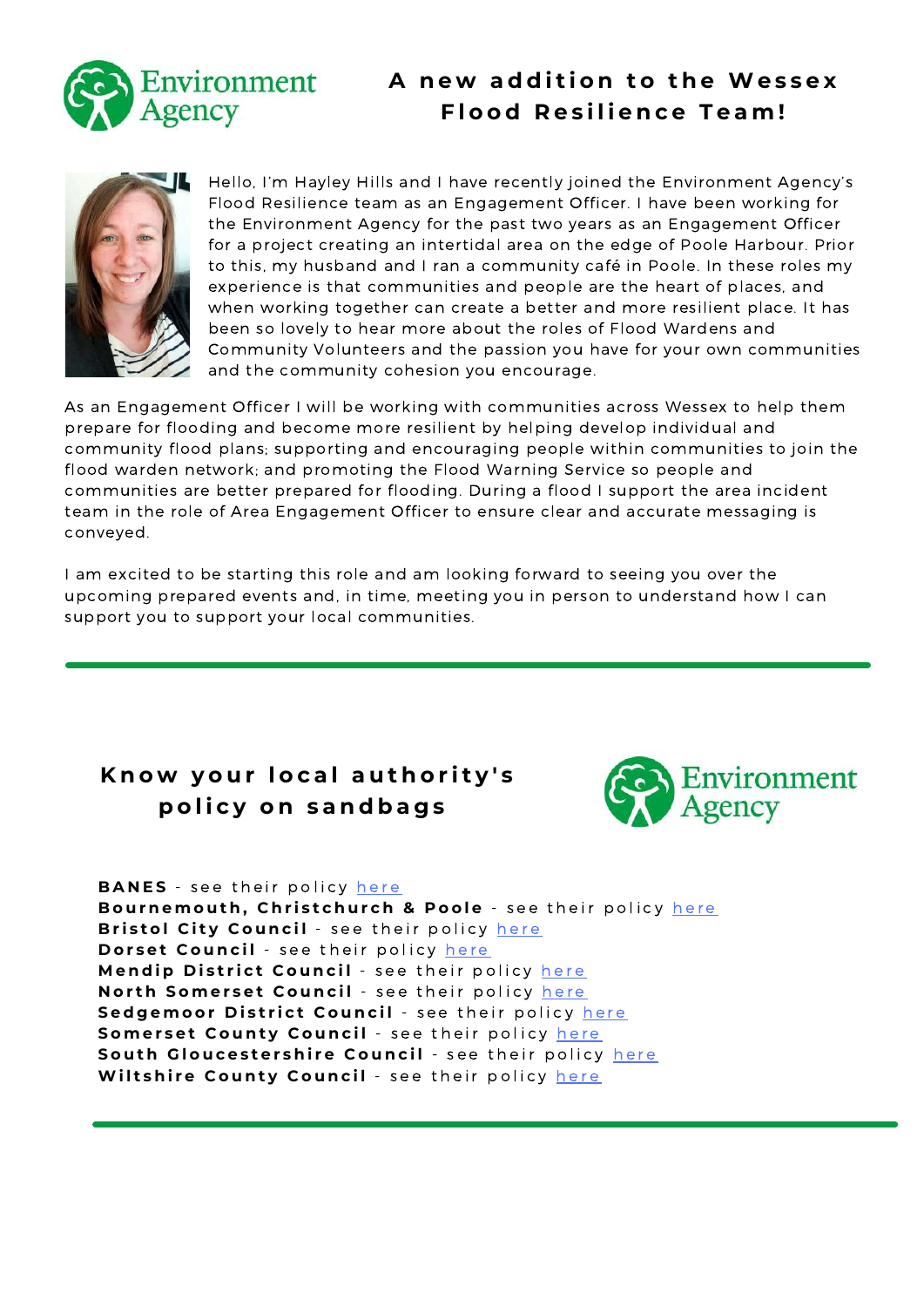

**Wiltshire Council** 



## **Salisbury River Park Project**

The Salisbury River Park scheme is a partnership project between the Environment Agency, Wiltshire Council and Salisbury City Council delivering flood risk, biodiversity, amenity and regeneration and growth benefits. It is phase 1 of a wider River Park masterplan that has been developed by Wiltshire Council, with input from the Environment Agency and other organisations. The scheme involves the creation of small flood embankments, flood control structures, an enlarged river corridor through the central car park area (as shown in the image below) and the creation of new wetland areas within Fisherton Recreation Ground. New amenity areas as well as new and improved footpaths and cycle paths are being provided. Flood risk will be reduced to the area to the west of the Summerlock Stream between Ashley Road and the A36 as well as areas around Castle Street and the city centre itself.

Planning permission for the scheme is expected to be granted shortly, and the detailed design work is well underway. The project is supported by funding from Central Government (through Flood Defence Grant in Aid), the Swindon and Wiltshire Local Enterprise Partnership, and the Regional Flood and Coastal Committee. We are also currently seeking the additional funding we need, which is expected to be finalised shortly. We are intending to start construction in early 2022, with the majority of the works occurring in the summers of 2022 and 2023 and completion in December 2023. Further information can be found at [www.salisburyriverparkphase1.com](http://www.salisburyriverparkphase1.com/)

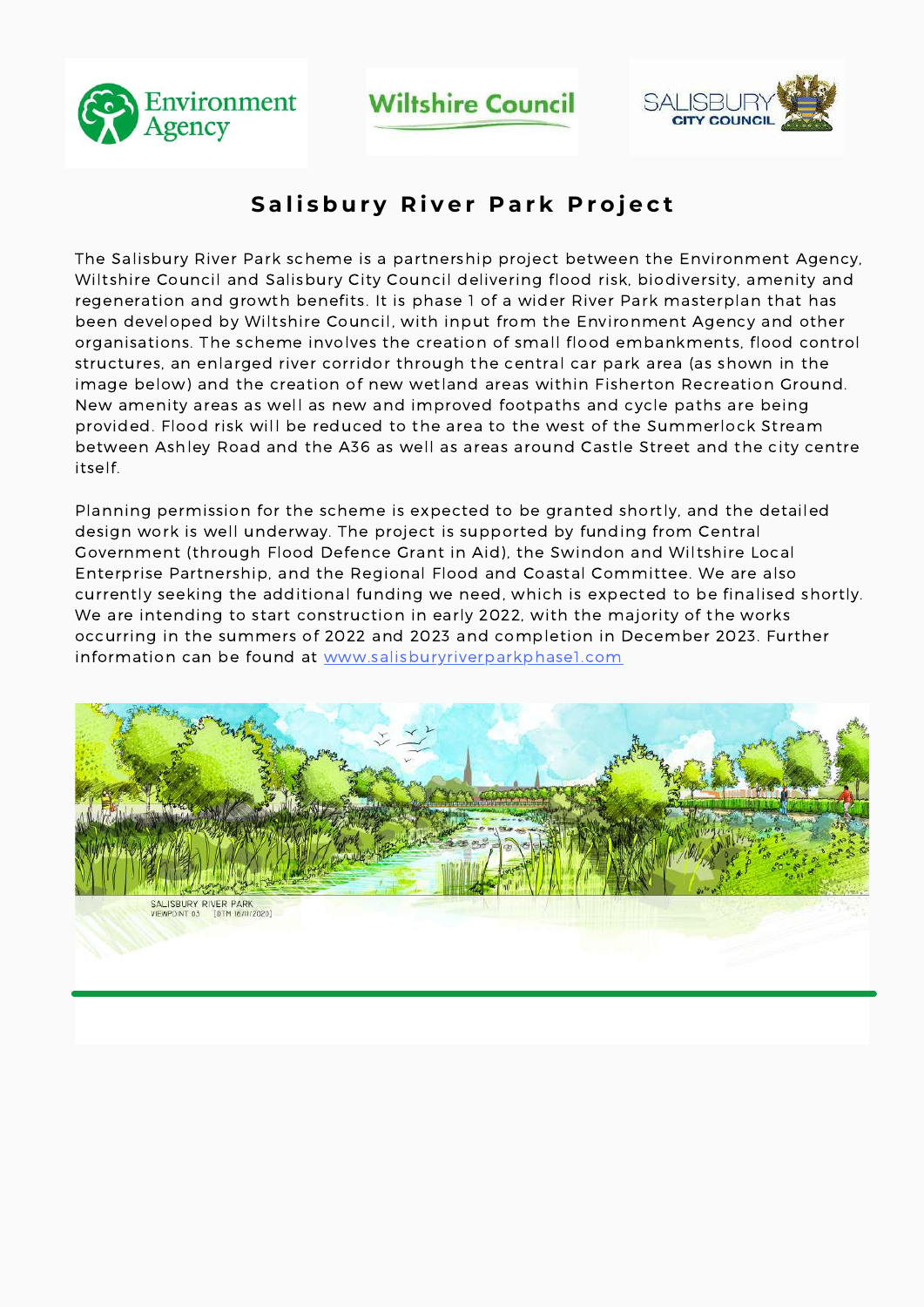

### **We n e e d y o u r h e l p !**



We look after the **Flood [Information](https://flood-warning-information.service.gov.uk/) Service and regularly gather feedback from people who** use it. This helps us make improvements and ensure it has all the information needed at times of flooding. As a result of the feedback we have received so far, we will be launching our new service, Check for Flooding, in October. This service addresses some of the main pain points with the current service, has a new platform, design and navigation that makes it simpler and quicker to find information. It's accessible, optimised for mobile, and new features can be developed sustainably.

Over the years, we've gathered helpful feedback and information on how people affected by fluvial flooding use the service and what their needs are. But we have a gap in how people affected by coastal and tidal flooding use the service. So we've put together a short survey and would appreciate any responses to help us fill this gap.

Please click [here](https://defragroup.eu.qualtrics.com/jfe/form/SV_6Yg5qLPMta4UaH4) to take part in the survey.

Thank you.

External Digital Services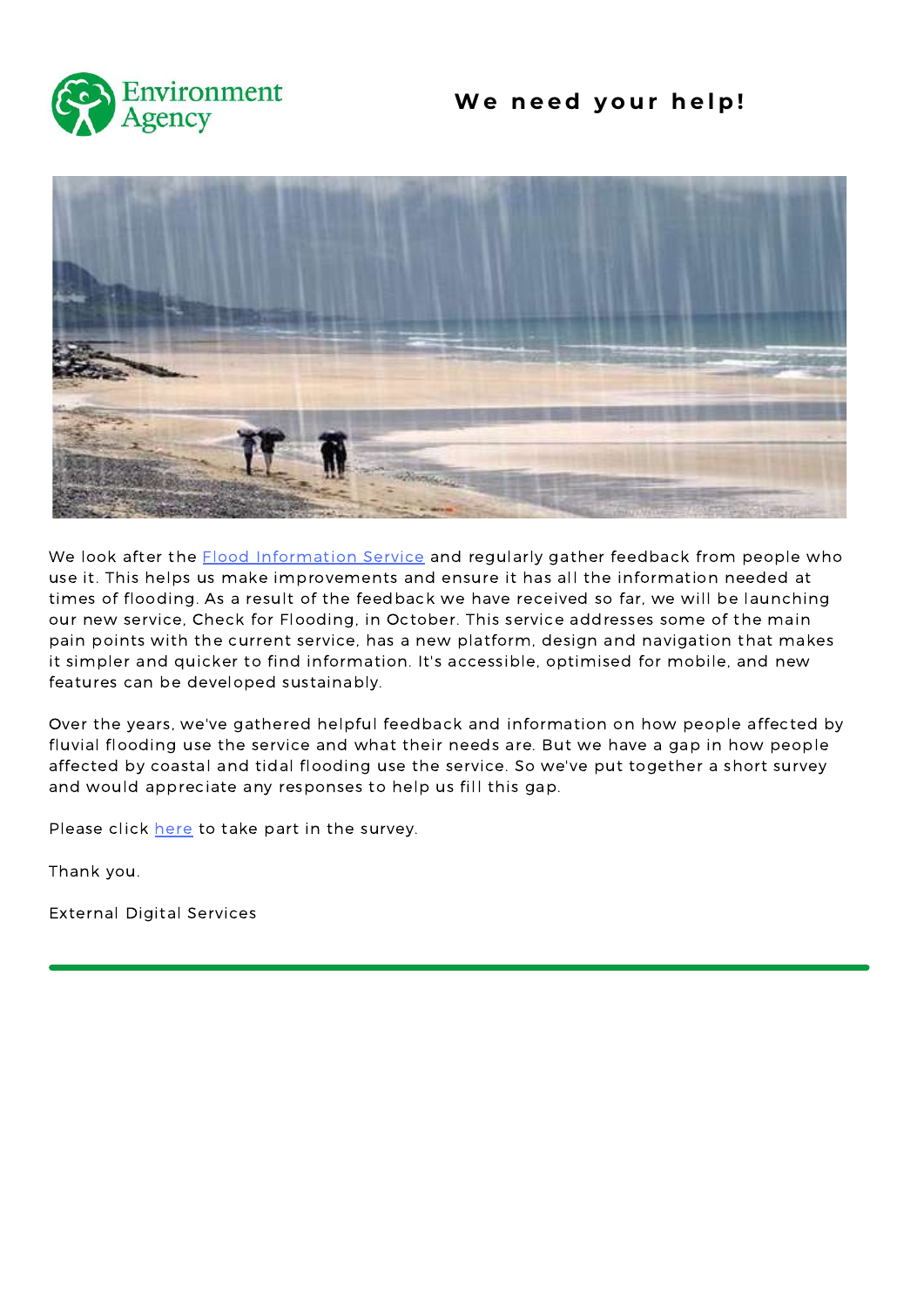### **Bath Flood Barrier Exercise**



A number of Field Incident Support Officers (FISOs) - supported by Wessex Field Teams from Bradney, Chippenham and Warmley - carried out a deployment exercise on 8th September 2021 using our INERO demountable flood barrier.

This TDDP (Temporary Defence Deployment Plan) was carried out alongside the River Avon in Bath, where high levels can impact upon local residences.

The barrier was erected to test suitability to the location, time to deploy, effectiveness and also to train personnel from different departments who hold the FISO incident activated role. This will provide additional resilience across the area. The entire exercise was conducted with Covid-safe measures in place.

We found the barrier was another great tool in our kit and, despite the differences to other types of barrier, proved to be manageable and quick both to erect and to pack away.

Nationally we hold 8 kilometres of this INERO brand and we now have an additional number of staff trained to mobilise and deploy it when needed.



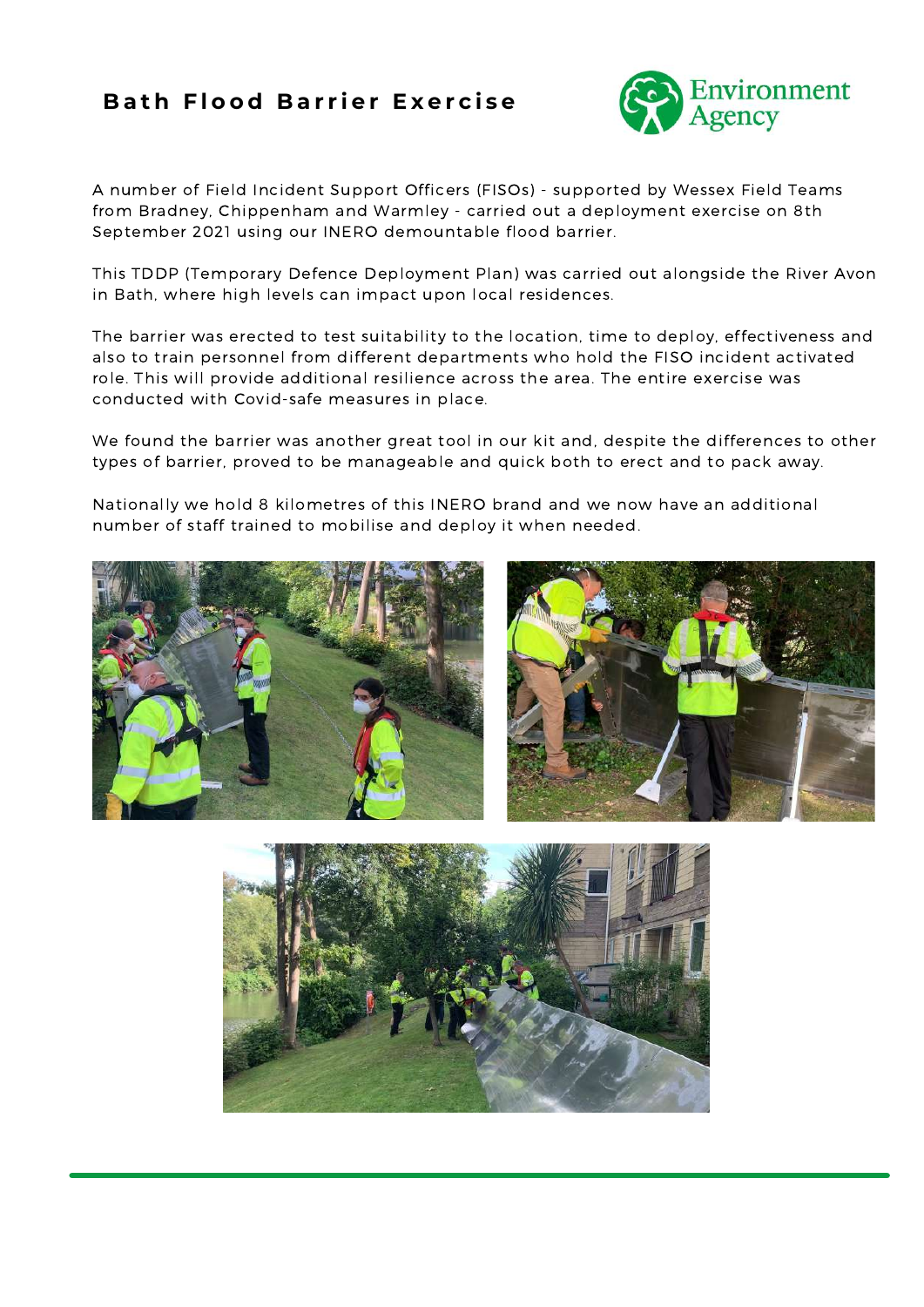

## **M e e t o n e o f o u r F l o o d I n c i d e n t Duty Officers (FIDOs)**



Hello, my name is Richard Shillito. I've been working for the Environment Agency since 2003 and have done a number of roles within Flood and Coastal Risk Management in that time. I've held a standby duty role since 2004. Initially I was a Flood Warning Duty Officer (which you may have read about in the last newsletter), before moving across to the Somerset Flood Incident Duty Officer (FIDO) role in 2007, and have been doing that role ever since.

The Flood Incident Duty Officer is a tactical command and decision making role, directing activities to manage and reduce the impacts

from flooding. We're on duty 24 hours a day and have a rota so we do the role approximately 1 week in every 6. For resilience we always work in pairs. I'm a Somerset FIDO but work alongside colleagues covering the Bristol Avon and Blandford patches in Wessex area.

In my operational area of Somerset, we have a wide variety of river catchments and flooding that ranges from very fast reacting rapid response catchments in West Somerset, to much longer duration flooding on the levels and moors, and a long coastline with tidal flooding too.

The FIDO can be a very busy role. We receive a huge amount of information from various sources, such as our extensive river level telemetry network, webcams, weather, tidal and flood forecasts, and also calls in from partner organisations like the Internal Drainage Board, and from members of the public. If you make a call to the Environment Agency Incident hotline about a river or flooding, then it will come through to us. We evaluate all the relevant data and make the operational decisions and arrange the response. This could be making adjustments to any of our flood risk management structures, flood alleviation schemes or pumping stations, arranging for blockages to watercourse to be cleared or even deploying additional pumps and barriers during flood incidents.

It's a very varied role where you need to know your area well, but you still don't know what call is going to come in next and what response will be required. You always need to be on your toes and ready to respond to whatever it might be. It certainly keeps it interesting!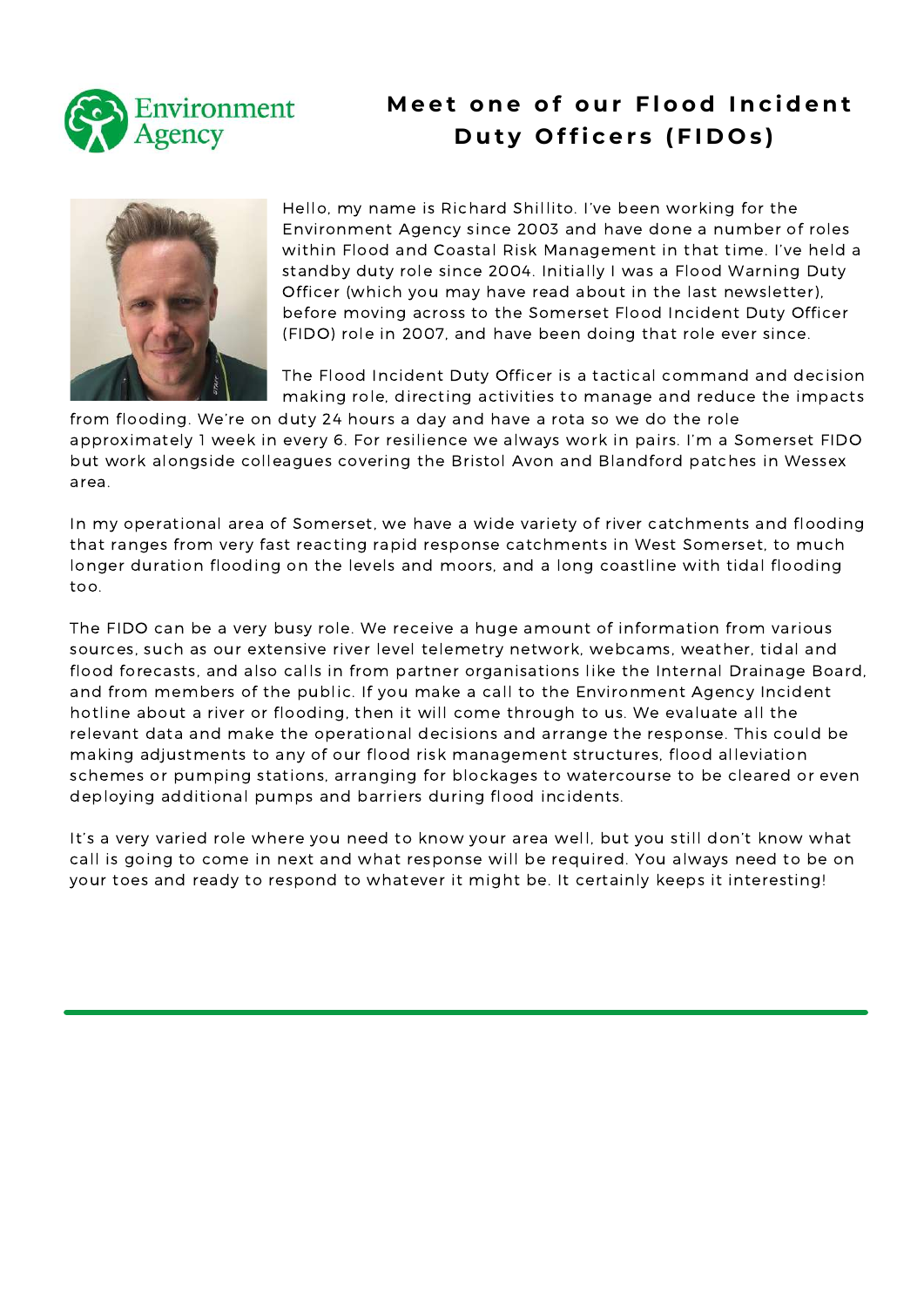## **Somerset Rivers Authority's (SRA) Annual Report - Somerset Prepared**



The SRA's Annual Report for 2020-21 has just been published. It concentrates on the SRA's many achievements over the past 12 months and also covers progress on some bigger themes and projects since the devastating floods of 2013-14.

Hundreds of places across Somerset have benefitted from extra flood protection and resilience works funded by the SRA. In 2020-21, the SRA spent £3.344 million on actions designed to protect people, properties, businesses and roads, while enhancing local environments, in accordance with the objectives of Somerset's 20 Year Flood Action Plan.

Everyone in Somerset is affected directly or indirectly by issues with flooding, so the SRA invests in a wide range of actions countywide to reduce flood risks and increase local resilience when floods do occur.

See the full report on the SRA's [website.](https://eur01.safelinks.protection.outlook.com/?url=https%3A%2F%2Fwww.somersetriversauthority.org.uk%2Fflood-risk-work%2Fsra-annual-report-2020-21%2F&data=04%7C01%7CEGiffard%40somerset.gov.uk%7C3954a97a9d154af4c0b708d9572d8100%7Cb524f606f77a4aa28da2fe70343b0cce%7C0%7C0%7C637636675508679814%7CUnknown%7CTWFpbGZsb3d8eyJWIjoiMC4wLjAwMDAiLCJQIjoiV2luMzIiLCJBTiI6Ik1haWwiLCJXVCI6Mn0%3D%7C1000&sdata=dRuJ%2F96I4iJsaCGJRNno91%2FhMaT4b9LuZAEvzjf%2FyAQ%3D&reserved=0) Start at Somerset Rivers Authority Annual Report 2020-21 - Somerset Rivers Authority



### **Please help us keep your contact details up to date**

We need your help to keep our list of contact details up to date. In the two short videos – see links below – we describe why we need your contact details and how we will use them to help support you in your role as Flood Warden or Community Emergency Volunteer. We also explain why, how and when our Flood Warning Duty Officer might want to contact you.

https://youtu.be/tyijSO4aH-g https://youtu.be/YUKA9GauIxc

Please email us at floodwessex@environment-agency.gov.uk with:

·your name ·community name ·contact number

Email us if you would like more information about how and why we contact Flood Wardens, Community Emergency Volunteers and Town Clerks, or about how we handle your data.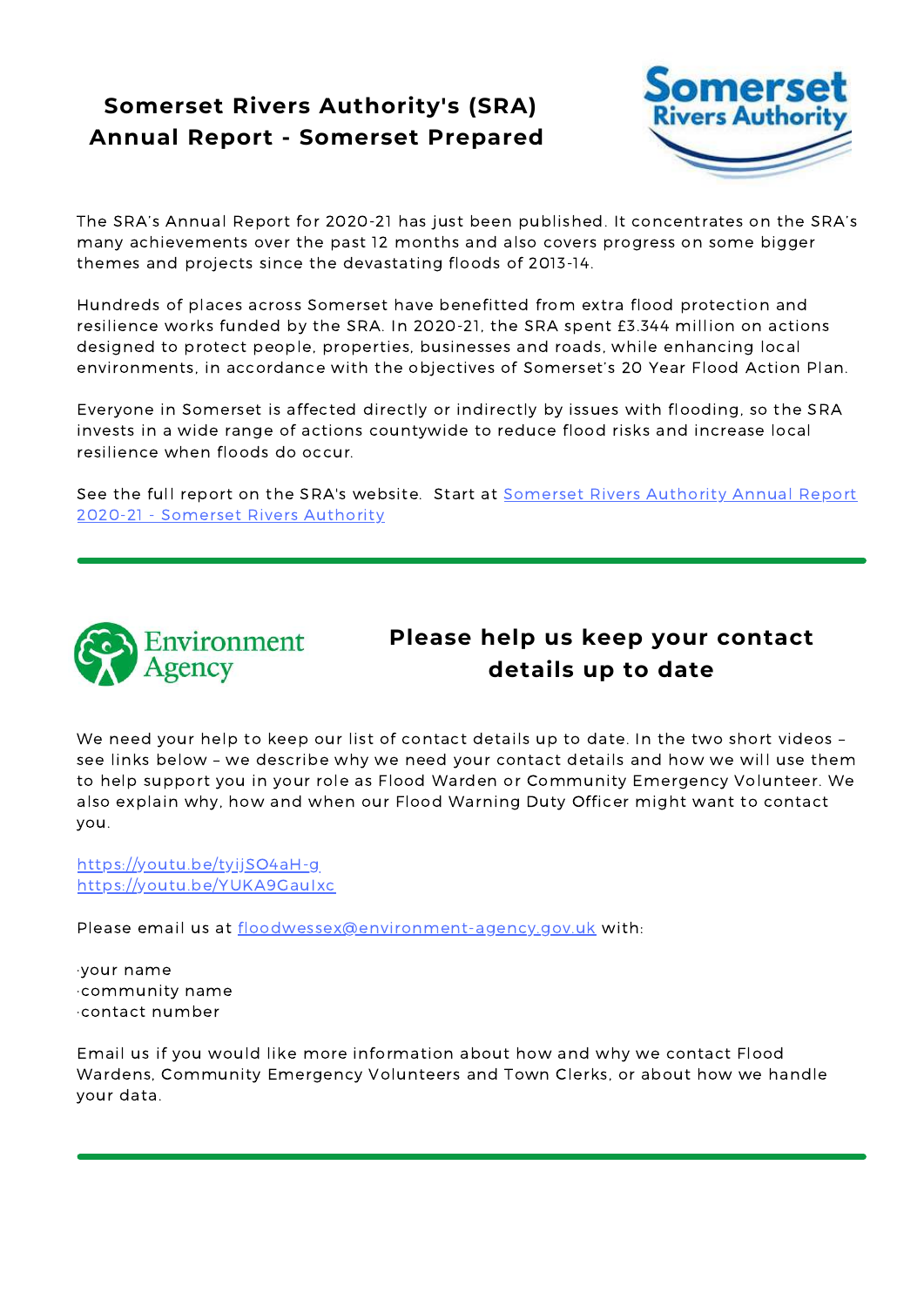### **2 0 2 1 Wa t e r S i t u a t i o n R e p o r t**



#### In total across Wessex in the last three months we issued:



#### A PRETTY AVERAGE SORT OF SUMMER?

Summer 2021 has been largely unremarkable, with near average rainfall and perhaps surprisingly, temperatures above average in both June and July.

Both rainfall and temperature figures were far from evenly distributed however. The EA's raingauge at Priddy near Wells in Somerset saw a very wet day on the 9th of August where over 40mm of rain fell in 24 hours. Meanwhile, less than 30 miles away at Tisbury, just over 1mm fell in the same period. These inconsistencies are not at all uncommon during summer months, leaving both farmers and gardeners looking at 'average' rainfall figures with disbelief.

Average Summer '21 Rainfall in Wessex as a percentage of Long Term Average.

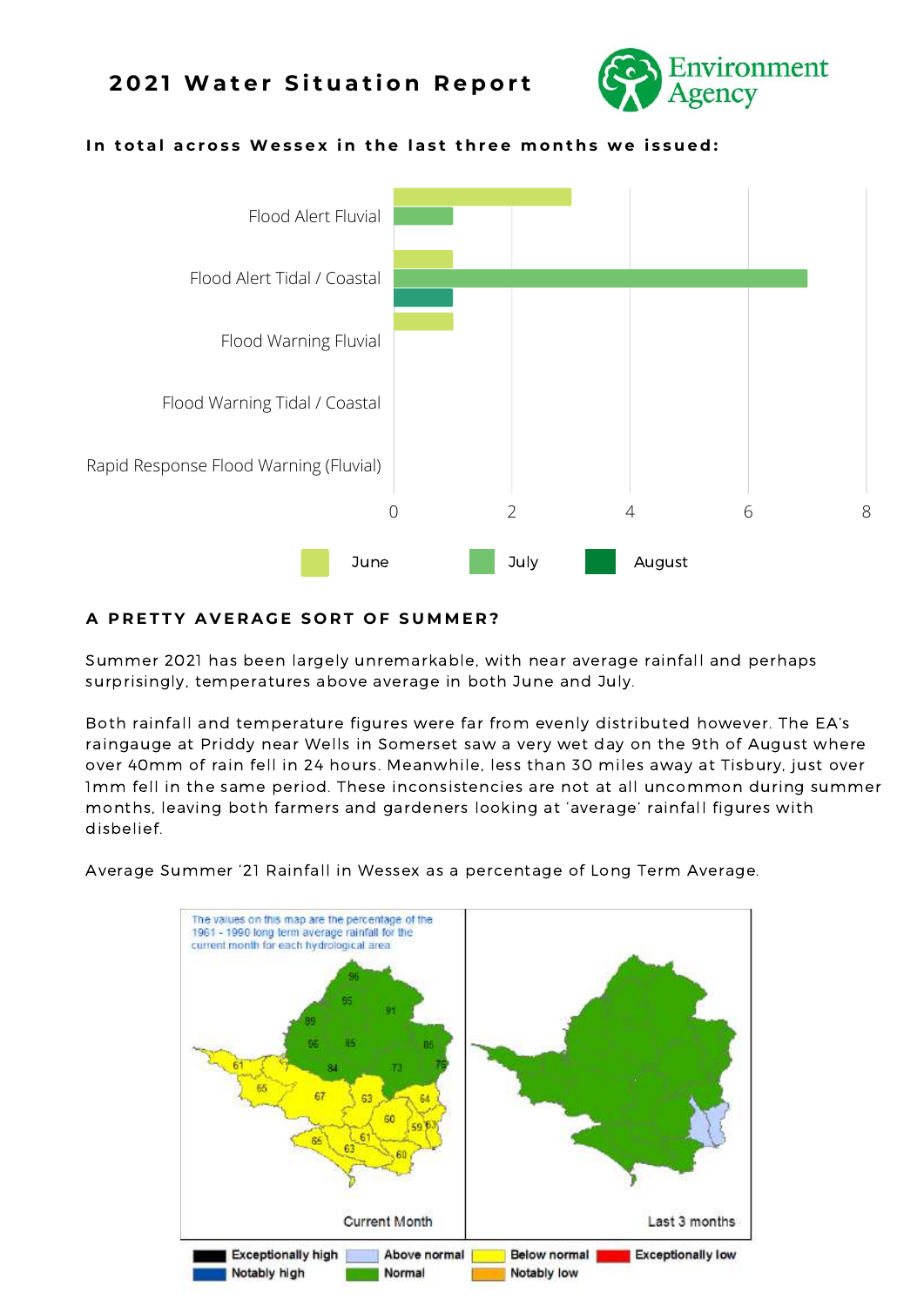A similar situation can arise with average monthly temperature. Many people in Wessex would characterise the summer as rather grey and disappointing, and would be surprised to see that average temperature for central England (CET) came in considerably above average in both June & July. However both months saw fairly brief heatwaves with temperatures soaring to the mid-30s which significantly raised the monthly averages.

|        | Long Term Average | 2021 Average |
|--------|-------------------|--------------|
| June   | 14.1C             | 16.14°C      |
| July   | 16.5C             | 18.03°C      |
| August | 16.2C             | $16.3$ °C    |



## **Where to find further i n f o r m a t i o n**

For local weather information including weather warnings visit the Met Office at [www.metoffice.gov.uk](http://www.metoffice.gov.uk/)

River and sea levels and to sign up for flood [warnings](https://flood-warning-information.service.gov.uk/river-and-sea-levels?dm_i=3O4M,15532,5KQ4FE,41BZU,1)

Wessex Area Water Situation [Reports](https://www.gov.uk/government/publications/water-situation-local-area-reports?dm_i=3O4M,15532,5KQ4FE,41BZA,1). Monthly reports are produced on Gov.uk

Flood Re has been set up to help those households who live in a flood risk area find affordable home insurance. For more information contact your insurer or visit [www.floodre.co.uk](http://www.floodre.co.uk/)

The National Flood Forum provide further advice and support at [www.nationalfloodforum.org.uk](http://www.nationalfloodforum.org.uk/)

Flooding: Find out the answers to frequently asked questions [here](https://assets.publishing.service.gov.uk/government/uploads/system/uploads/attachment_data/file/348925/Flooding_questions_and_answers_February_2014.pdf?dm_i=3O4M,15532,5KQ4FE,41BZX,1)

Property Flood [Resilience](https://thefloodhub.co.uk/property-flood-resilience-toolkit/?term=sandbags) Toolkit | The Flood Hub. This toolkit contains all the resources you need as a basic introduction for your property to become more flood resilient. Click on each resource to download it and build up your toolkit!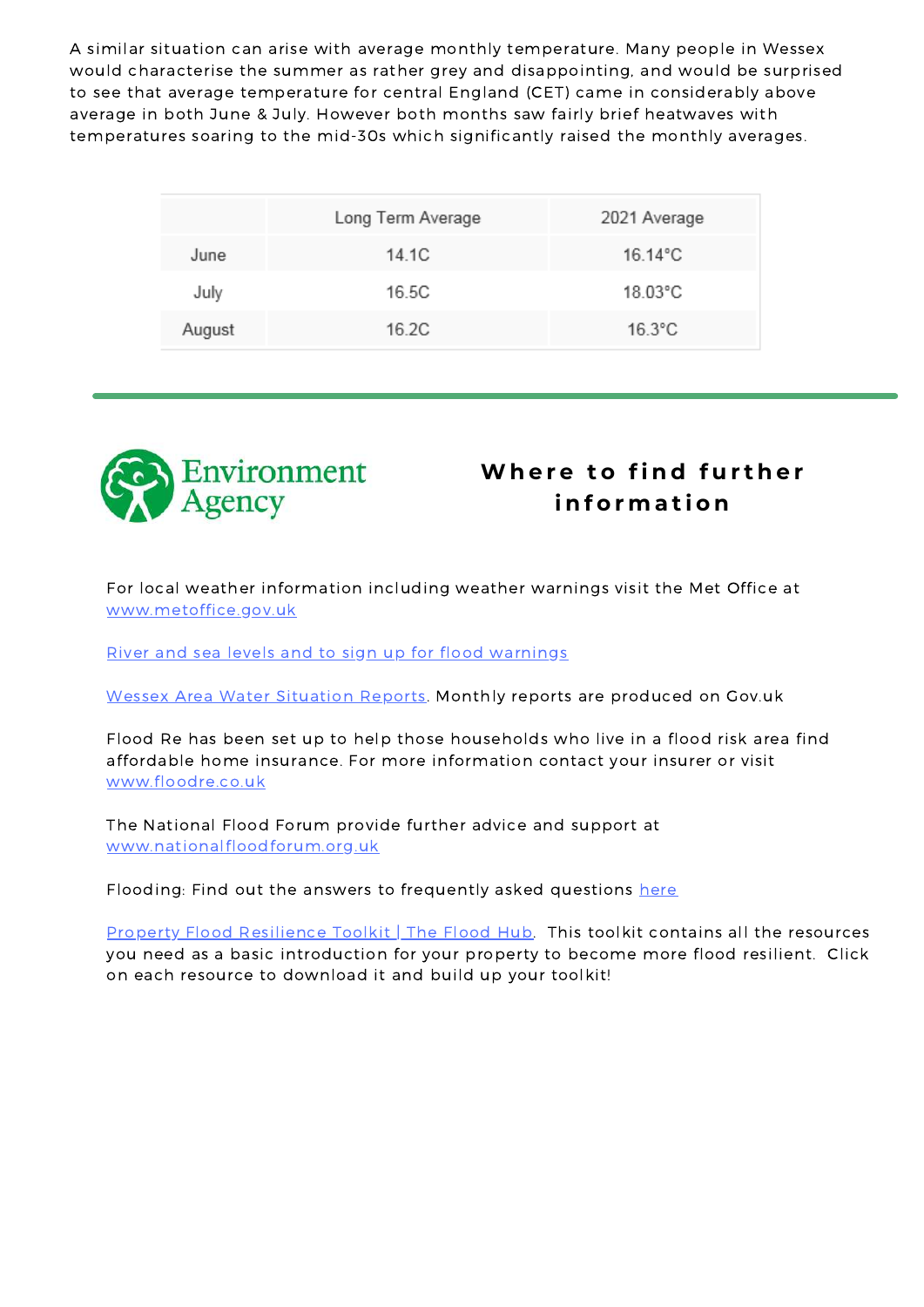|                                                                                                                                                                                                                                                                                                                                    |                                                          |                                                                         | <b>STATISTICS</b>                                            |  |
|------------------------------------------------------------------------------------------------------------------------------------------------------------------------------------------------------------------------------------------------------------------------------------------------------------------------------------|----------------------------------------------------------|-------------------------------------------------------------------------|--------------------------------------------------------------|--|
| <b>Barnet and Children a Scottsmann</b><br>(also through your complete) product plants which had no call that it is a little<br>The country street country<br>the thing when it is a shorter payment property following<br><b><i><u>Bondal Control of Highlands and Artists</u></i></b><br><b>Score and an end at Condemn com-</b> |                                                          |                                                                         |                                                              |  |
| <b>BURGHAMEN</b>                                                                                                                                                                                                                                                                                                                   | <b>Construction</b>                                      | <b>Services</b>                                                         | <b>Streets</b>                                               |  |
| <b>CONTRACTOR</b>                                                                                                                                                                                                                                                                                                                  | <b>Service Advisor</b>                                   |                                                                         | <b>Contractor</b>                                            |  |
| <b>December Sections State</b>                                                                                                                                                                                                                                                                                                     |                                                          |                                                                         |                                                              |  |
| <b>Bondary Barr</b>                                                                                                                                                                                                                                                                                                                |                                                          |                                                                         |                                                              |  |
| <b>DESIGNATIONS</b>                                                                                                                                                                                                                                                                                                                |                                                          |                                                                         |                                                              |  |
| <b>CONTRACTOR</b> CO.                                                                                                                                                                                                                                                                                                              |                                                          |                                                                         |                                                              |  |
| <b>CONTRACTOR CONTRACTOR</b><br><b>COLORED AND INCOME.</b>                                                                                                                                                                                                                                                                         |                                                          |                                                                         |                                                              |  |
| <b>COLORED CONTROL</b>                                                                                                                                                                                                                                                                                                             |                                                          |                                                                         |                                                              |  |
| <b>CONTRACTOR</b>                                                                                                                                                                                                                                                                                                                  |                                                          |                                                                         |                                                              |  |
| <b>Representative</b>                                                                                                                                                                                                                                                                                                              |                                                          |                                                                         |                                                              |  |
| ----<br><b>Booker Corp.</b>                                                                                                                                                                                                                                                                                                        |                                                          |                                                                         |                                                              |  |
| in a stat                                                                                                                                                                                                                                                                                                                          | and the company of the company<br><b>Barbara Barbara</b> |                                                                         |                                                              |  |
| <b>Denver of</b>                                                                                                                                                                                                                                                                                                                   |                                                          |                                                                         |                                                              |  |
| <b>The Contract</b>                                                                                                                                                                                                                                                                                                                |                                                          |                                                                         |                                                              |  |
| <b>STATIST</b>                                                                                                                                                                                                                                                                                                                     |                                                          |                                                                         |                                                              |  |
| <b>Bigger and all company and I</b>                                                                                                                                                                                                                                                                                                |                                                          |                                                                         |                                                              |  |
|                                                                                                                                                                                                                                                                                                                                    | <b>BREAD</b>                                             | <b>All Contract Contract</b><br><b>Constitution of the Constitution</b> | and the state of the con-<br><b>State considerations and</b> |  |
| <b><i>STARTED START</i></b>                                                                                                                                                                                                                                                                                                        |                                                          |                                                                         |                                                              |  |
| <b>Carolina Company Company</b>                                                                                                                                                                                                                                                                                                    |                                                          |                                                                         |                                                              |  |
|                                                                                                                                                                                                                                                                                                                                    |                                                          |                                                                         |                                                              |  |

### **Personal Flood Plan Template**

The personal flood plan includes a list of things you should do (like moving sentimental items to safety), and provides space for you to note down important contact details such as your utility companies and insurance

### **Environ** community flood plan Community<br>or prosp **Floodine Quickdia**<br>Nambar Which Environment Agency<br>flood sountings are you<br>resistened to monive?

### **Community Flood Plan Template**

This flood plan template is for anyone involved in supporting communities or groups to improve their ability to plan for a flood



Local flood warning trigger

### **What to do before, during and after a flood**

Practical advice on what to do to protect you and your property from flooding



### **Would your business stay afloat?**

A guide to preparing your business for flooding



## **Prepare your property for flooding**

A guide for householders and small businesses to prepare for flooding



## **Flooding from groundwater**

Practical advice to help you reduce the impact of flooding from groundwater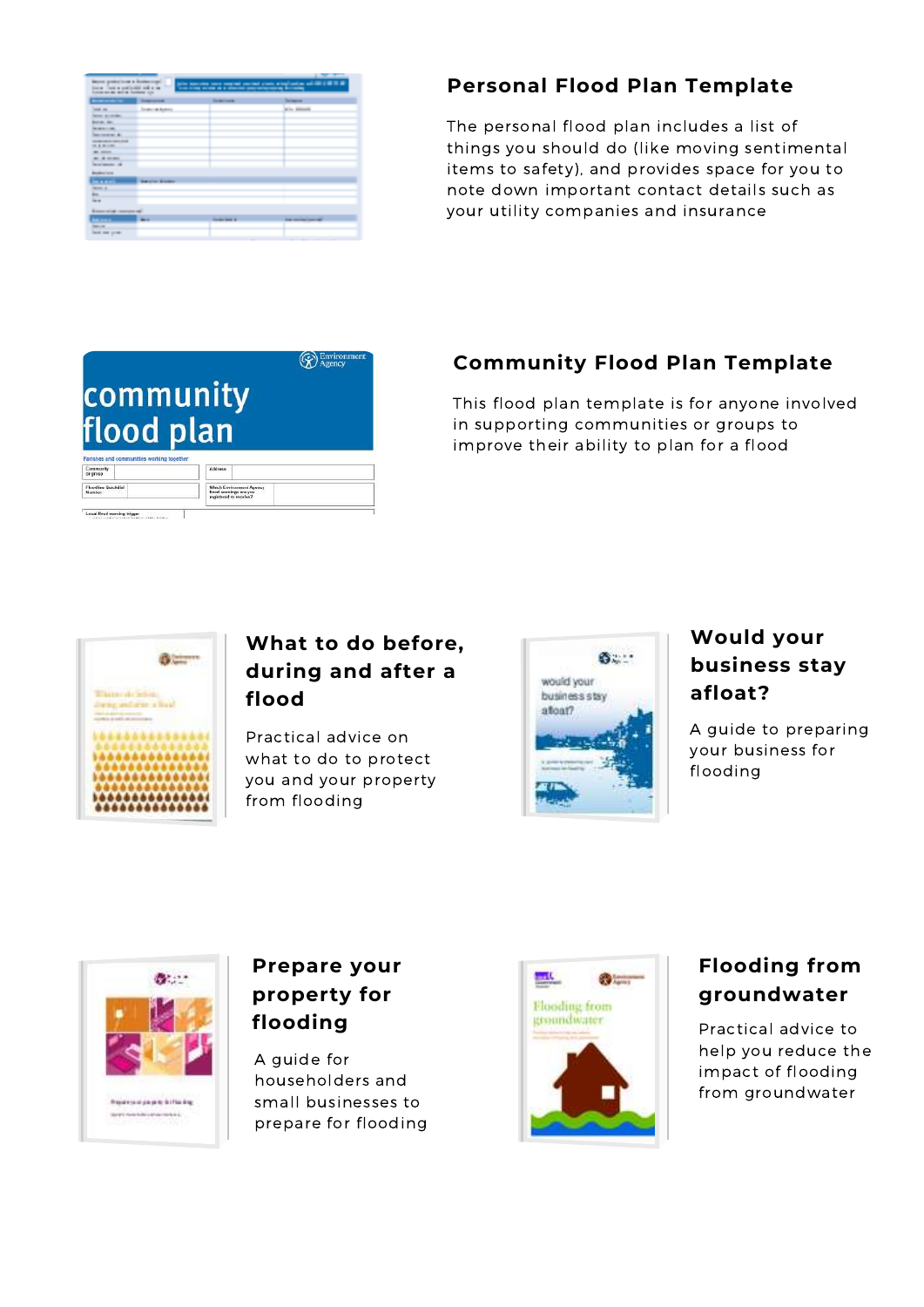## **F l o o d Wa r n i n g s - D o y o u k n o w w h a t t o d o ?**





- Prepare a bag that includes medicines and insurance documents
- Visit the flood warning information service
- Turn off gas, water and electricity
- Move things upstairs or to safety
- Move family, pets and car to safety
- Call 999 if in immediate danger
- Follow advice from emergency services
- Keep yourself and your family safe

### **U s e f u l c o n t a c t s**

Contact Floodline on **0345 988 1188** for up to date flood warning information or advice.

Contact the Environment Agency incident hotline on **0800 80 70 60** to report flooding, blockages in rivers or any other environment incident.



## Reporting flood risk and riparian **r e s p o n s i b i l i t i e s**

If you are concerned about blockages, obstructions to flow in the river or know of cut vegetation being deposited in the watercourse, which can cause pollution, remember to ring our Incident Hotline **0800 80 70 60** which is open and manned 24 hours a day. You will be given advice and guidance and the information you share will be recorded and passed to the relevant duty team who will be able to take any necessary actions.

If your community is affected by flooding please remember to share this information with us. Photos, times and description of flooding are vital in helping us understand how your community has been affected and what we can do going forwards, whether it be changes to flood warning thresholds or assessing your community for a scheme or property flood resilience measures.

If you have received training on the Severe Weather Information Management (SWIM) system you can record information directly at [www.swim.geowessex.com.](https://swim.geowessex.com/uk) SWIM has recently changed its name undergoing a significant upgrade – it is now called FORT standing for Flood Online Reporting Tool, better reflecting what it actually does.